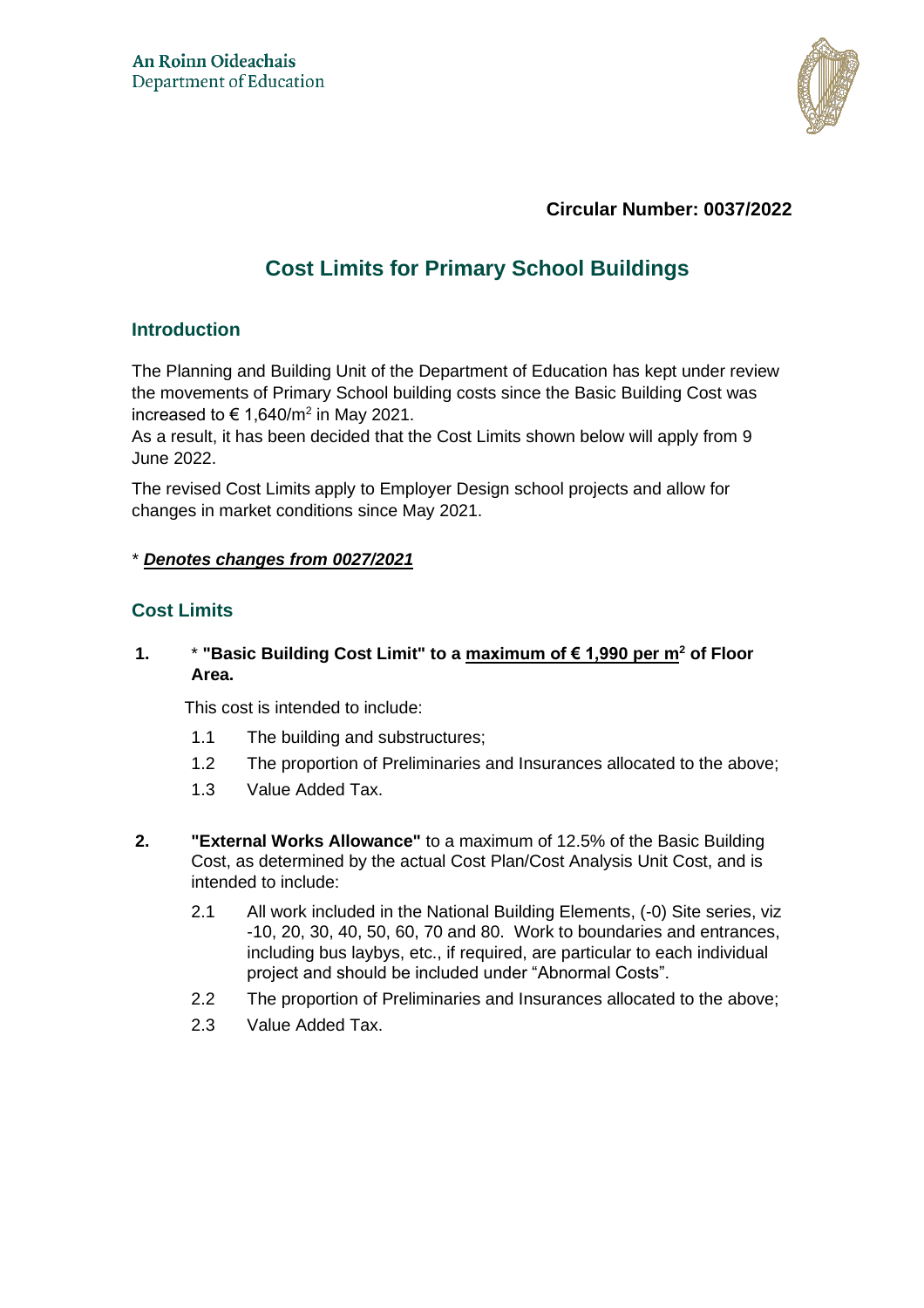

## **"Abnormal Costs"**

The BBC and EWA are deemed to cover the cost of the project. If the Design Team considers that costs in excess of the BBC and EWA are involved, they should be submitted to the Building Unit for a decision on whether they are eligible for inclusion in the project as ABNORMAL COSTS (refer to Design Team Procedures 2012 and associated Practice Notes).

## **Refurbishment Works in Existing Buildings**

Where refurbishment work in existing buildings forms part of the brief, these works should not be included under "Abnormal Costs" but instead shall be costed and included separately in the Cost Plan and the floor area affected by these works stated.

#### **Notes**

- 1. The Cost Limits apply to all Primary School buildings.
- 2. It should be noted that the Basic Building Cost and External Works Allowance are MAXIMUM amounts and that all Elements of the project must represent a proper value-for-money evaluation.
- 3. For extension projects the External Works Allowance is generally under 10% of the Basic Building Cost.
- 4. When applying the Cost Limits, it should be noted that the Basic Building Cost and the External Works Allowance are two distinct Cost Limits. They should not be added together to form an overall cost limit in the process of Cost Planning or the Analysis of Tenders.
- 5. The inclusion of rainwater recovery is decided on a project by project basis and, when approved for inclusion, should be scheduled as an Abnormal Cost.
- 6. The inclusion of Surface Water Attenuation is also decided on a project by project basis and, when approved for inclusion, should be scheduled as an Abnormal Cost.
- 7. The Department of Public Expenditure and Reform Public Works Contracts specifically exclude the use of contingencies in building contracts. Consequently the Design Team must ensure that appropriate cost provision is made for design development throughout the design stages of a project and that the works are fully designed and detailed before going to tender.
- 8. All Drainage beneath the Building Ground Floor slab and all Services (Piped and Ducted) to the Building point-of entry should be included, where appropriate, in Elements (50) and (60) of the External Works Allowance.
- 9. The following items are part of either built-in Furniture or Equipment costs and consequently are excluded from the Basic Building Cost limit: